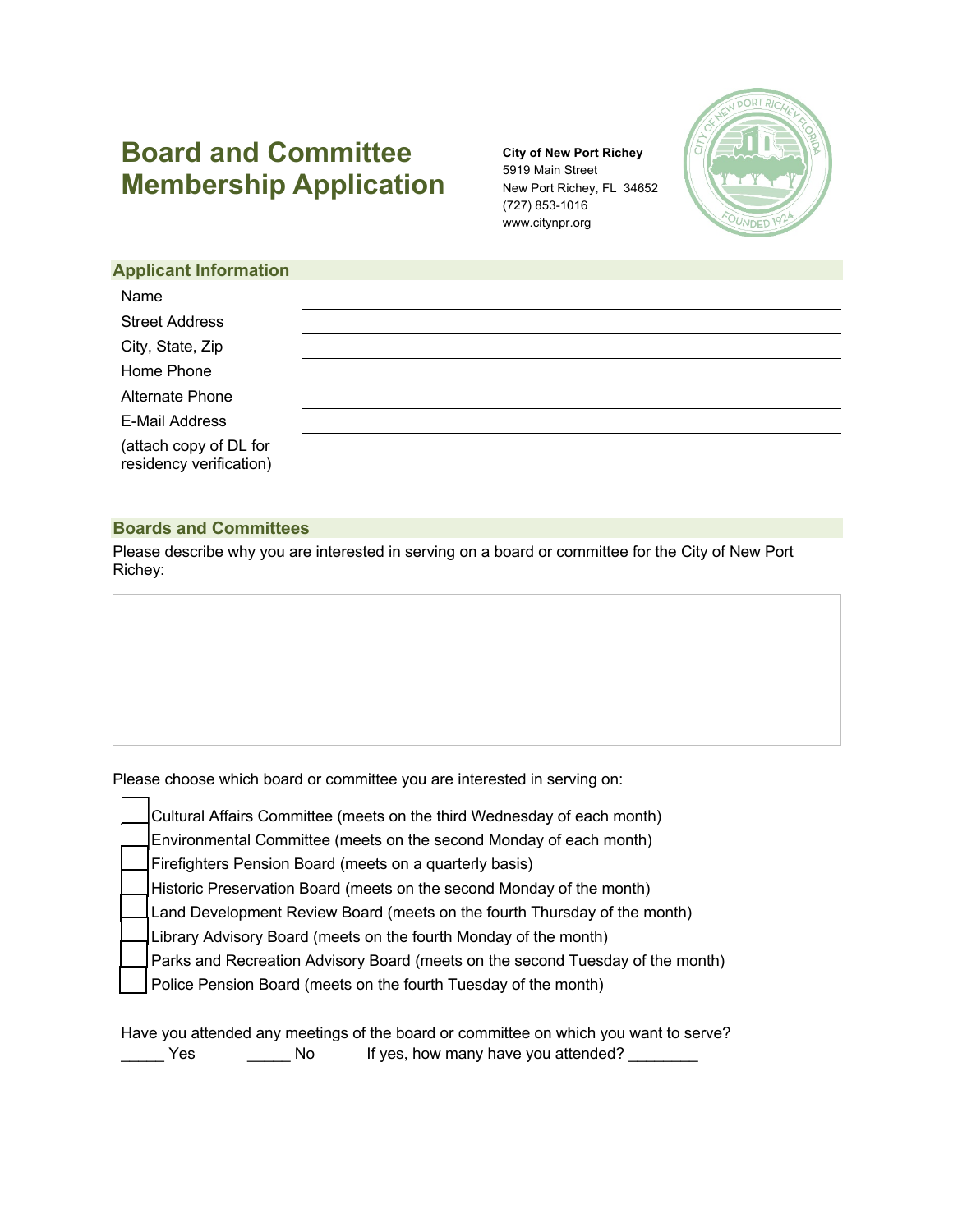# **Previous Board or Committee Experience**

Have you ever served on a board or committee with any governmental unit? If so, please describe:

## **Previous Volunteer or Community Service Experience**

Summarize your previous volunteer or community service experience.

## **Special Skills, Interests and/or Qualifications**

Summarize special skills, interests and/or qualifications you possess which you feel would be beneficial to the board or committee you are applying for membership to.

# **Employment/Experience**

| Job Title:      | Employer:       |
|-----------------|-----------------|
| Address Line 1: | Address Line 2: |
| City:           | State:          |
| Zip Code:       | County:         |
| Work Phone:     |                 |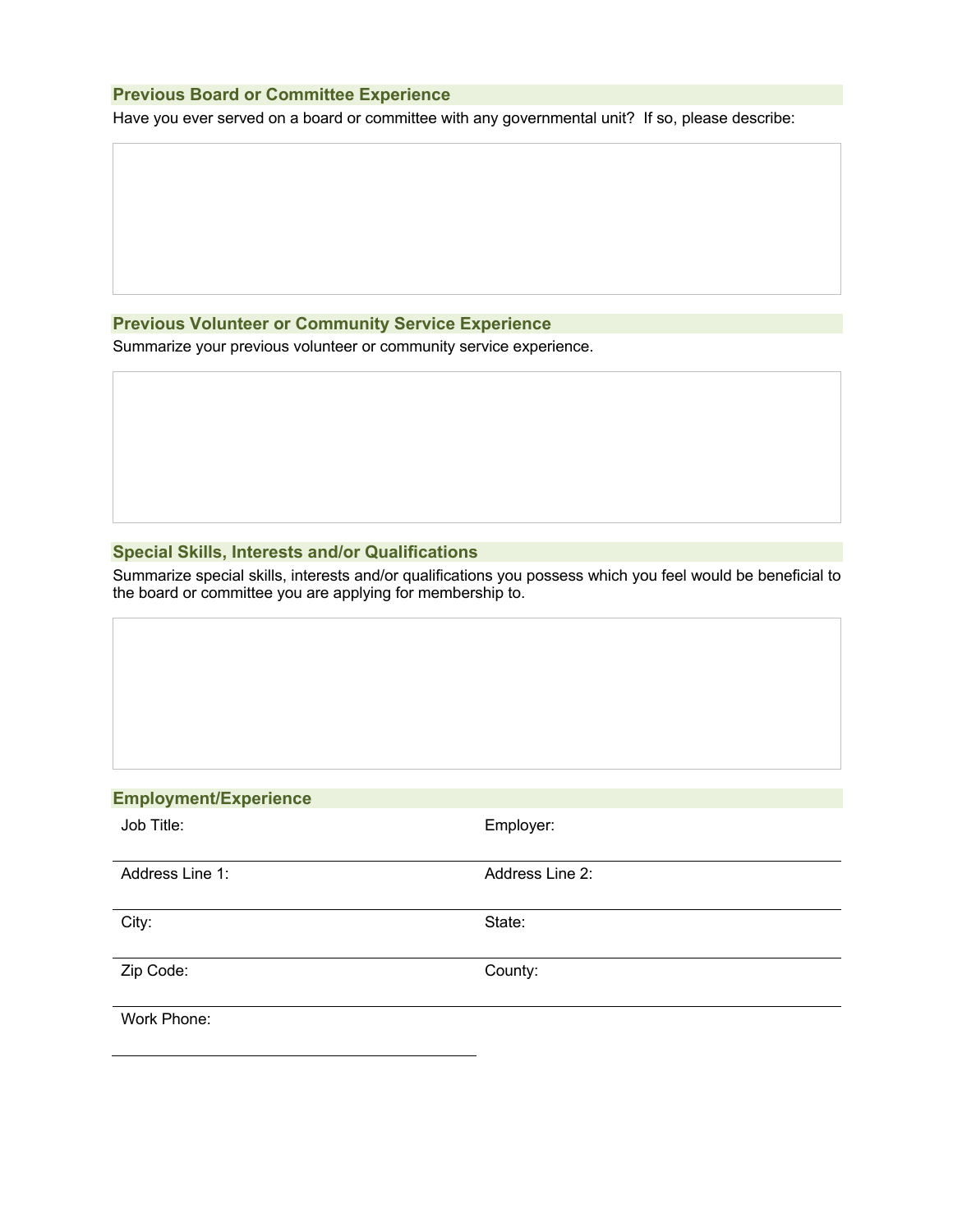Professional licenses held:

Previous employment or experience:

Memberships in professional, civic organizations or government boards or committees:

## **Personal References**

Please provide three (3) references other than relatives. List name, phone number and relationship to you.

Phone Number Relationship

#### **Eligibility Verification**

To serve on a City Board or Committee you must either be a current resident of the city or own a business within the city limits. You must also be a registered voter. Please check all that apply.



I currently live within the city limits.  $\Box$  I own a business within the city limits  $\vert$ l am a registered voter in Florida (attach copy of voter identification card)